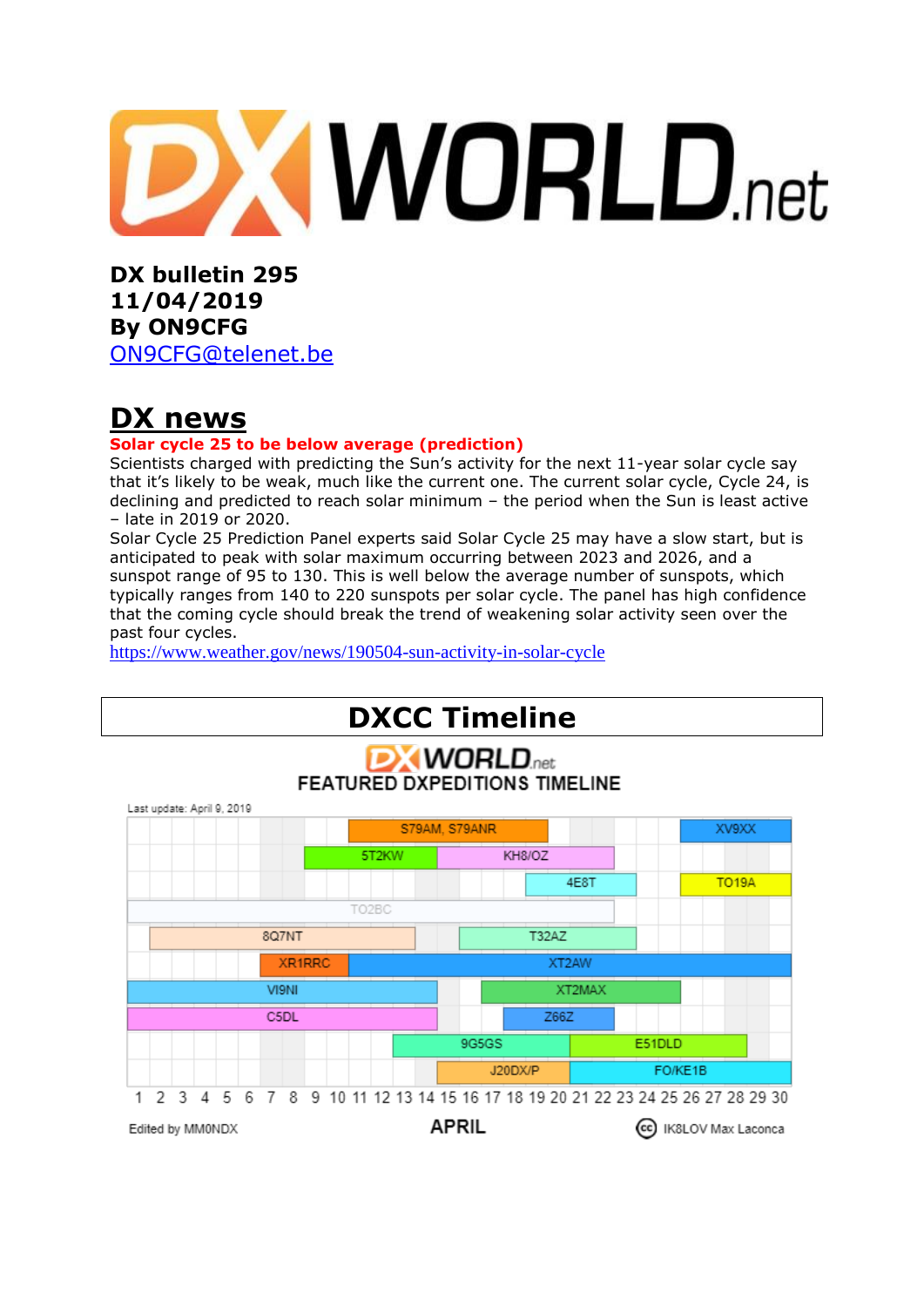# **DXCC This week on HF**

**5T. MAURITANIA** Johannes, PA5X is now operating until July as 5T5PA from Nouadhibou. QSL via LoTW, Club Log and QRZ.com. More to follow.

**5T, MAURITANIA** Evert, PA2KW is active as 5T2KW from Nouadhibou until April 15. Operation on HF mostly on CW with some SSB. QSL via Club Log OQRS.

**5X, UGANDA** Anders, SMOPHL is once again operating as 5X7W from Kampala during his spare time. Operation on 20 meter using CW, FT8 and JT65 QRP. QSL via home call, LoTW and Club Log.

**6O, SOMALIA** Ali, EP3CQ will once again be active as 6O1OO from April 15 until May 15. Operation during his spare time on 20 and 40 meter using FT8.

**6W, SENEGAL** Jacques, F6HMJ is QRV as 6W7/call until April 28. Operation from 80 to 10 meter using CW and SSB.

**6W, SENEGAL** Elvira, IV3FSG is once again active as 6W/call until April 16. QSL via IK3GES, logsearch on Club Log.

**8P, BARBADOS** Richard, G3RWL is active as 8P6DR until April 17 from 80 to 10 meter using CW and RTTY. QSL via home call, Club Log OQRS, LoTW.

**8Q, MALDIVES** Ben, DL1RNT is once again operating as 8Q7NT in 'holiday-style' from Embudu, South Male Atoll. Activity until April 13 from 40 to 10 meter using CW, RTTY and PSK. QSL via homecall.

**9G, GHANA** Matt, IZ4GYS will again be QRV as 9G5GS from Sanzule starting April 13. Operation during his spare time from 160 to 20 meter using mainly FT8. QSL via home call, logsearch on Club Log.

**A2, BOTSWANA** Leon, A25SL is active during his spare time on 80, 40, 20, 17 and 15 meter using CW, SSB and RTTY with some FT8. QSL via N4GNR.

**C5, THE GAMBIA** Look for C5DL (DK1BT, DL6SAK, DH7KU, DL7DF, DL7UFR and SP3CYY) until April 14. Activity with 3 stations from 160 to 10 meter using CW, SSB and digi. QSL via DL7DF. <http://www.dl7df.com/c5/>

**E6, NIUE** Janusz, SP9FIH is active as E6AF for a few weeks. Operation from 160 to 15 meter using SSB and digital. Online log via Club Log, QSL via home call, preferred OQRS Club Log. <http://www.e6.dxpeditions.org/>

**FM, MARTINIQUE** Thomas, F4HPX is active as FM/call begin April. Activity from 40 to 10 meter using SSB, FT8 and some CW. QSL via home call, direct or bureau, LoTW. **HB0, LIECHTENSTEIN** Philippe, EA4NF will be QRV as HB0/call on April 17-19. Activity on FM and SSB satellites. QSL via LoTW.

**HR, HONDURAS** Gerard, F2JD is once again operating as HR5/F2JD from Copan, Honduras until May 15. Activity on all bands using CW, SSB and digital modes. QSL via F6AJA, direct or bureau.

**J2, DJIBOUTI** Chris, EA3NT will be active as J20NT from mainland Djibouti on 13-14 April, while waiting for the rest of the J20DX team to arrive. In order to avoid clashing with the KH8 expedition FT8 frequencies, he will operate Fox & Hound mode on 3577, 7061, 10141, 14085, 18104 and 21090 kHz (usual frequencies for 12, 10 and 6m). J20DX is expected to be operational from Kadda Dabali Island (AF-059) by 16 April for up to three days. After that they will be active as J20DX/p from Moucha Island (AF-053 ) for about 24 hours. The team will have a SPOT Trace tracker which will be activated once they get underway - see  $\frac{https://j20dx.com/}$  $\frac{https://j20dx.com/}$  $\frac{https://j20dx.com/}$  for the link.

**J5, GUINEA-BISSAU** Livio, IZ3BUR is again operating as J52EC. Operation on HF. QSL via home call. Livio is working as missionary so operation is only during his spare time.

**J7, DOMINICA** Laurent, FM5BH will be QRV as J79BH from Calibishie between April 13-16. Activity from 160 to 40 meter using CW. QSL via FM5BH, LoTW.

**KH8, AMERICAN SAMOA** Palle OZ1RH and Joe OZ0J will be operating as KH8/calls between April 15 and April 22. Operation from 80 to 15 meter using CW, SSB and digital. QSL via homecalls, direct or bureau, LoTW and Club Log OQRS. <http://kh8.oz0j.dk/>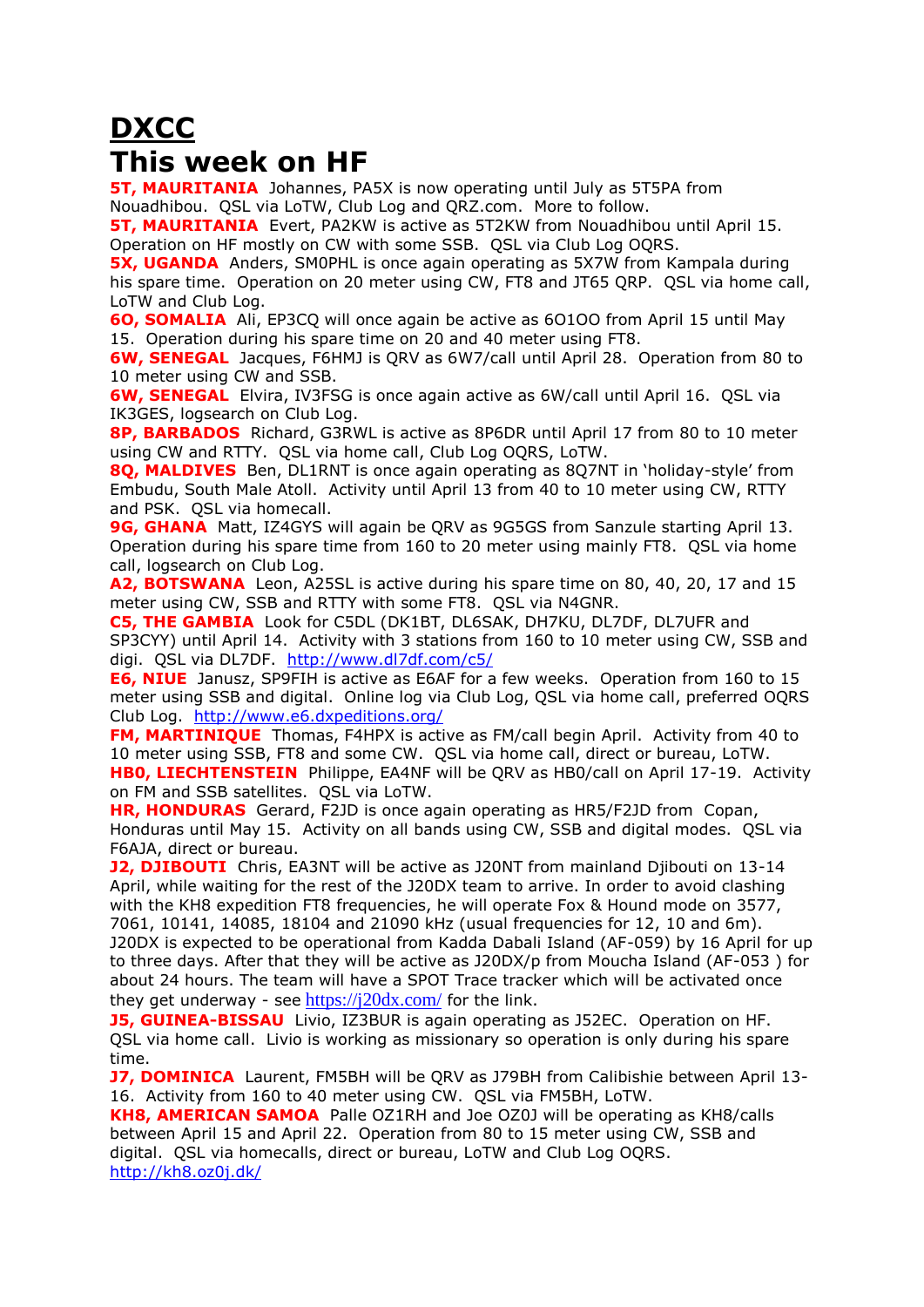**OH0, ALAND ISL** Mart, DL6UAA is active as OH0UA until April 19. QRV on HF using CW and digi. QSL via DL6UAA and LoTW.

**OJ0, MARKET REEF** Pasi, OH3WS will be active as OJ0W on April 13-14. Operation during his spare time from 60 to 10 meter using CW with some SSB. QSL via home call, direct or bureau.

**S7, SEYCHELLES** Leonid RA0AM and Evgenyi RA0ANR are active as S79AM and S79ANR until April 19. They plan to visit several islands all part of the AF-024 group. QRV 20-10 meter using CW, SSB and digi in 'holiday-style'. QSL via homecalls.

**T32, EAST KIRIBATI** Ken, KH6QJ will once again be active as T32AZ from Crystal Lodge between April 16 and April 23. Operation on 80, 40, 20 and 15 meter using CW and SSB. QSL via home call.

**T8, PALAU** Shunji JA7JEJ and Ichy JH7IPR are operating as T88IN and T88UW until April 16. Operation on HF using CW, SSB and RTTY. QSL via home call, bureau or direct. Club Log and LoTW.

**TF, ICELAND** Xavier, EB3GCP will be operating as TF/call from April 14 until April 22. Operation mainly using FT8 during his local evenings. QSL via home call.

**V3, BELIZE** Rich, K8NDS is once again operating as V31RF until April 19. Activity on 40, 20 and 17 meter using SSB.

**V4, ST KITTS** John, W5JON is again active as V47JA until April 22. Operation from 160 to 6 meter using CW with some SSB and FT8. QSL via home call direct and LoTW.

**VK9N, NORFOLK ISL** Chris VK3QB, Luke VK3HJ, Patrick VK2PN and David VK3BDX are active as VI9NI until 14. Focus on low bands, CW and FT8. Also HF activity on SSB. Plans include SOTA activation of [Mt Bates](https://en.wikipedia.org/wiki/Mount_Bates) and Jacky Jacky. Callsign TBA shortly, along with Club Log, Facebook and OSL details.

**VK9N, NORFOLK ISL** Rob, VK2FBB will once again be operating as call/VK9 from April 14 until April 27. QRV mainly on 40 meter around 7 UTC on a daily basis. QSL via home call, bureau preferred.

**VP2E, ANGUILLA** Chris PA2CHR and Jos PA3FYC will be QRV as VP2EMB in April. This will be primarily an EME DXpedition on 144, 432 and 1296 Mhz with some HF activity. QSL via PA3FYC.

**XT, BURKINA FASO** Max, DK1MAX will be active as XT2MAX from April 17 until April 25. Operation in 'holiday-style' on all bands using all modes. QSL via LoTW.

**XT, BURKINA FASO** Harald, DF2WO is once again active as XT2AW. Activity until April 26. Operation on HF using CW, SSB and digital. QSL via M0OXO OQRS and LoTW.

**XZ, MYANMAR** Akio, JE2QIZ has been living in Naypyitaw, Myanmar for the past 2 years. He finally received his license as XZ2B. Note that the XZ2B license is only valid for 150 days (end June) and a maximum of 25w is allowed. Furthermore, this particular license is valid for use between 20-300Mhz.

**Z6, KOSOVO** Thomas OZ1AA and Alex OZ7AM will be operating as Z66Z between April 18 and April 22. Activity from 80 to 10 meter using CW, SSB and FT8. QSL via OZ1ACB, OQRS and LoTW.

**Z8, SOUTH SUDAN** Diya, YI1DZ is once again operating as Z81D from Juba. Activity from 80 to 10 meter using SSB and digital. Operation until June. QSL via OM3JW, OQRS.

## **Coming up soon**

**FO, FRENCH POLYNESIA** Rich KE1B and Anna W6NN will be QRV as FO/KE1B between April 21 and May 3. Activity on 20 meter using FT8. QSL via KE1B, LoTW. **OH0, ALAND ISL** Anne OH2YL and Marko OH2LGW will be operating as OG0YL and OH0/OH2LGW during April 19-23. Operation from 80 to 6 meter using CW and SSB. QSL via homecalls.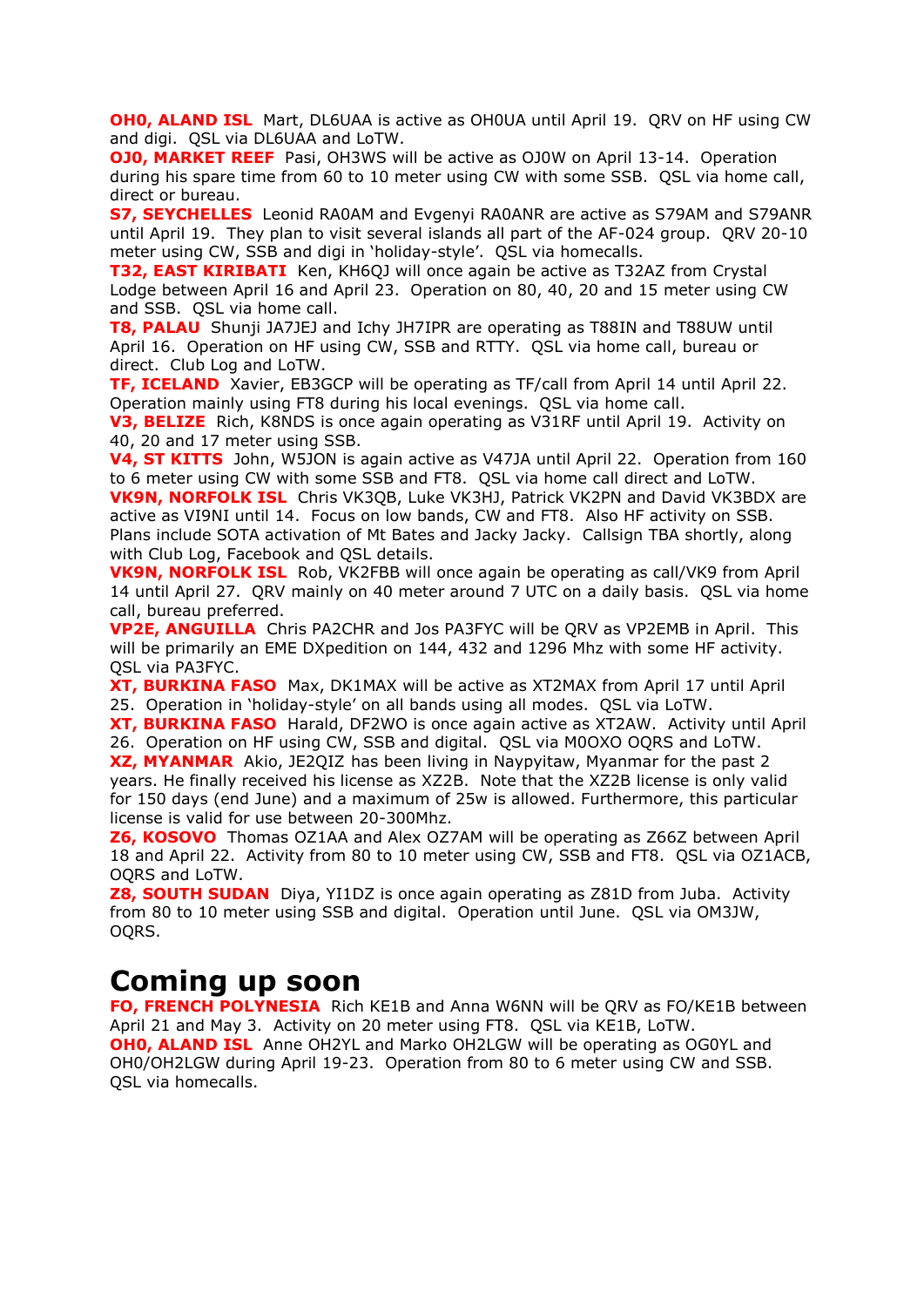# **IOTA This week on HF**

## **AFRICA**

#### **AF-053 Moucha AF-059 Sept Frere**

Col MM0NDX, Jonathan MM0OKG and Christian EA3NT will be QRV as J20DX as another IOTA/DXCC project. Plans are still in progress but keep an eye on their website for latest updates. Dates April 16-20. <https://j20dx.com/>

## **EUROPE**

**EU-048 Belle Ile en Mer** Jerry, F4HJO will be QRV as call/P between April 13 and April 21. Activity from 80 to 15 meter using SSB, RTTY and FT8. QSL via Club Log OQRS or via home call.

## **OCEANIA**

**OC-129 Visayan Isl** Bill, GOCXF is operating as DU7/call for a stay of 6 months on the Camotes Islands. Operation on 80, 40, 20 and 6 meter using SSB and PSK with a focus on Europe, USA, Australia and Canada.

**OC-129 Panay Isl** Press, DU6/N6SS is operating until April 17. Main operation on 160, 80 and 40 meter using CW, FT8 and SSB. QSL via home call, direct.

## **OC-183 Favorite Isl**

#### **OC-211 Houtman Abrolhos**

Andy VK5MAV and Vlad ER1OO will be active from both islands between April 15 and April 25. Plans are still ongoing to be active for 4 days from each island. QSL via RN3RQ, Club Log OQRS. More on [http://vk5mav.wixsite.com/dxpedition/next](http://vk5mav.wixsite.com/dxpedition/next-expedition)[expedition](http://vk5mav.wixsite.com/dxpedition/next-expedition)

## **Coming up soon**

## **OCEANIA**

**OC-174 Tawi Tawi Isl** Dindo DU1UD and Chris VK3FY will be operating as 4E8T between April 19 and April 23. Operation from 40 to 15 meter using CW, SSB and FT8.

## **EUROPE**

**EU-011 Isles of Scilly** A team with G4EDG, G4ELZ and G4GSA will be QRV as GB5SM between April 20 and April 27. Activity on HF using CW, SSB and digital. Possible satellite also. QSL via LZ1JZ, log upload to LoTW and Club Log.

# **ANNOUNCEMENTS Announced DX**

## *THE NEWCOMERS*

**5W, SAMOA** The Uruguay DX Group with Gus CX2AM, Bert CX3AN and Rainer CX8FB will be operating from Upolu (OC-097) between June 1 and June 10. Call to be announced. Operation from 80 to 6 meter using CW and SSB. QSL to be announced. **9U, BURUNDI** Francesco, IV3TMM will be active as 9U3TMM between August 31 and September 17 from Bujumbura. Activity in 'holiday-style' from 60 to 6 meter using FT8, SSB and RTTY. OSL via home call.

**FO/M MARQUESAS ISL** Members of the CAN-AM DXpedition Group will be operating from the island of Hiva Oa in the Marquesas Islands for 10-12 days between November 6-19. The Marquesas Islands rank #60 on Club Log DXCC "most wanted" list.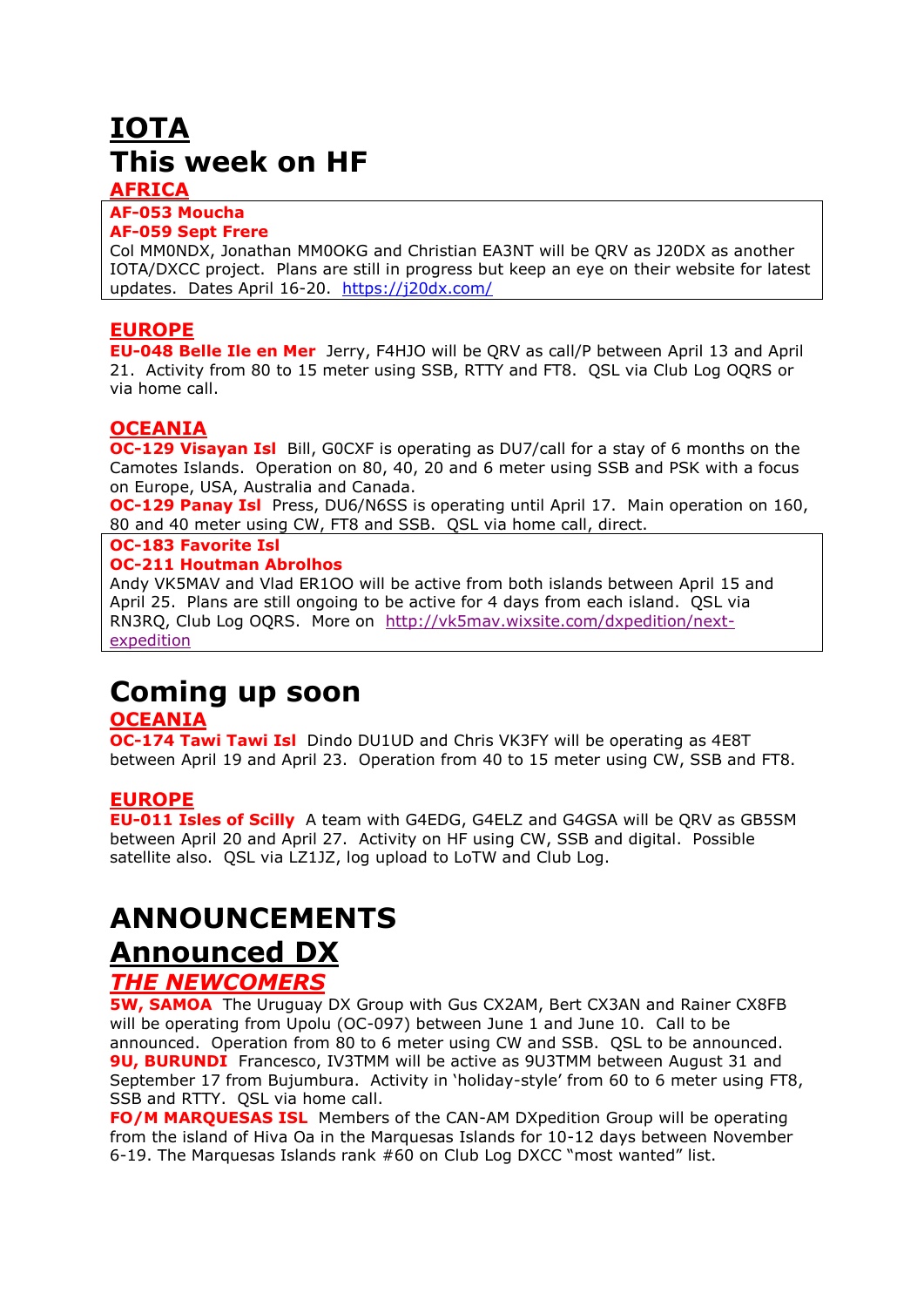Operations will include all available bands 160m-10m and CW, SSB and FT8. Operators are: F6BCW, K4UEE, K5PI, W5MJ, W5SJ, W5RF, VA7DX and VE7KW. This includes operators from TX5T last year. QSLs will be available via Direct and LoTW. More to follow.

**GJ, JERSEY** MJ0ILB (OK1BIL), MJ0IKL (OK1DOL), MJ/OK1FIK, MJ/OK1FWM, MJ/OK1NP and MJ/OK3RM will be active from July 19 until July 28. Activity on HF and 6 and 2 meter using CW, SSB and digi. They will participate in the IOTA Contest as MJ0ICD. QSL via OK1DOL, direct or bureau.

## *THE REMINDERS*

**3B8, MAURITIUS** Olof, G0CKV and others will be operating as 3B8MU during the CQWW CW Contest (Nov 23-24). Operation before and after the contest mostly on the low bands between November 18 and November 29. QSL via M0OXO.

**3D2, FIJI** Heli, DD0VR will be operating as 3D2VR during September 2-9 and again from September 23-27. Operation from 80 to 6 meter. QSL via home call.

**3D2, FIJI** Nobby, G0VJG will be active as 3D2AS between May 3-5 and again between May 20-22. Focus on Europe, SSB and FT8. QSL via M0OXO OQRS. This activity is before and after the Wallis & Futuna DXpedition.

**3D2, ROTUMA** The next 3D2AG/P Rotuma DXpedition will likely take place around March / April 2019. Focus will be on the low bands, with QRO when required. **3DA0, KINGDOM OF ESWATINI** Dates to be announced, but look for Pista HA5AO to

return to eSwatini (Swaziland) during the second half of September 2019. Activity as 3DA0AO for 2 weeks from 80 to 10 meter using CW, RTTY and FT8.

**5X, UGANDA** The Italian DXpedition Team will be active from Uganda during September/October 2019. Look for them as 5X0T using CW, SSB and RTTY and as 5X0X using FT8. More to follow.

**6Y, JAMAICA** Kan, JJ2RCJ will be operating as 6Y3Y from St Elizabeth between June 26 and June 28. Focus from 80 to 10 meter FT8 and special focus on JA, Asia.

**7P, LESOTHO** Pista, HA5AO is returning to Lesotho as a volunteer to a local community group. Operation early October 2019 from 80 to 10 meter during his spare time. Log and OQRS on [http://ha5ao.com](http://ha5ao.com/)

**A3, TONGA** Helmut, DD0VR will be active from Tonga as A35JY during September 16- 21. This activity is between Helmut's [3D2VR](https://dx-world.net/3d2vr-fiji/) operation. QRV on HF bands using CW and SSB. QSL via home call.

**A3, TONGA** Grant VK5GR with Andrew VK5AKH and Oly VK5XDX will be active as A35JT. An entry in the CQWW RTTY and OCDX SSB contest is included. The team is keen for a 4 square on 40/30, beams on 20/10 and verticals for 160/60 meter. Planned dates are September 22 – October 7, 2019. <http://vk5gr-iota.net/?p=1288>



**CY9, SABLE ISL** THE CY0 DXpedition team with 7 operators will be active from August 1 until August 11. It is rare on CW and a big effort will be made for this. <http://cy9c.com/index.html>

**E5, NORTH COOK** Stan, LZ1GC and Mitko, LZ3NY will be active from Manihiki Atoll, North Cooks as E51GC during October 10-28. QRV from 160 to 10 meter using CW, SSB and RTTY. QSL via LZ1GC, LoTW, Club Log OQRS.

**E5, SOUTH COOK ISL** Bruce AD7MM and XYL KI7DLK will once again be QRV as E51BAS and E51MAS from Rarotonga between April 21 and April 28. Operation in 'holiday-style'. QSL via home call, LoTW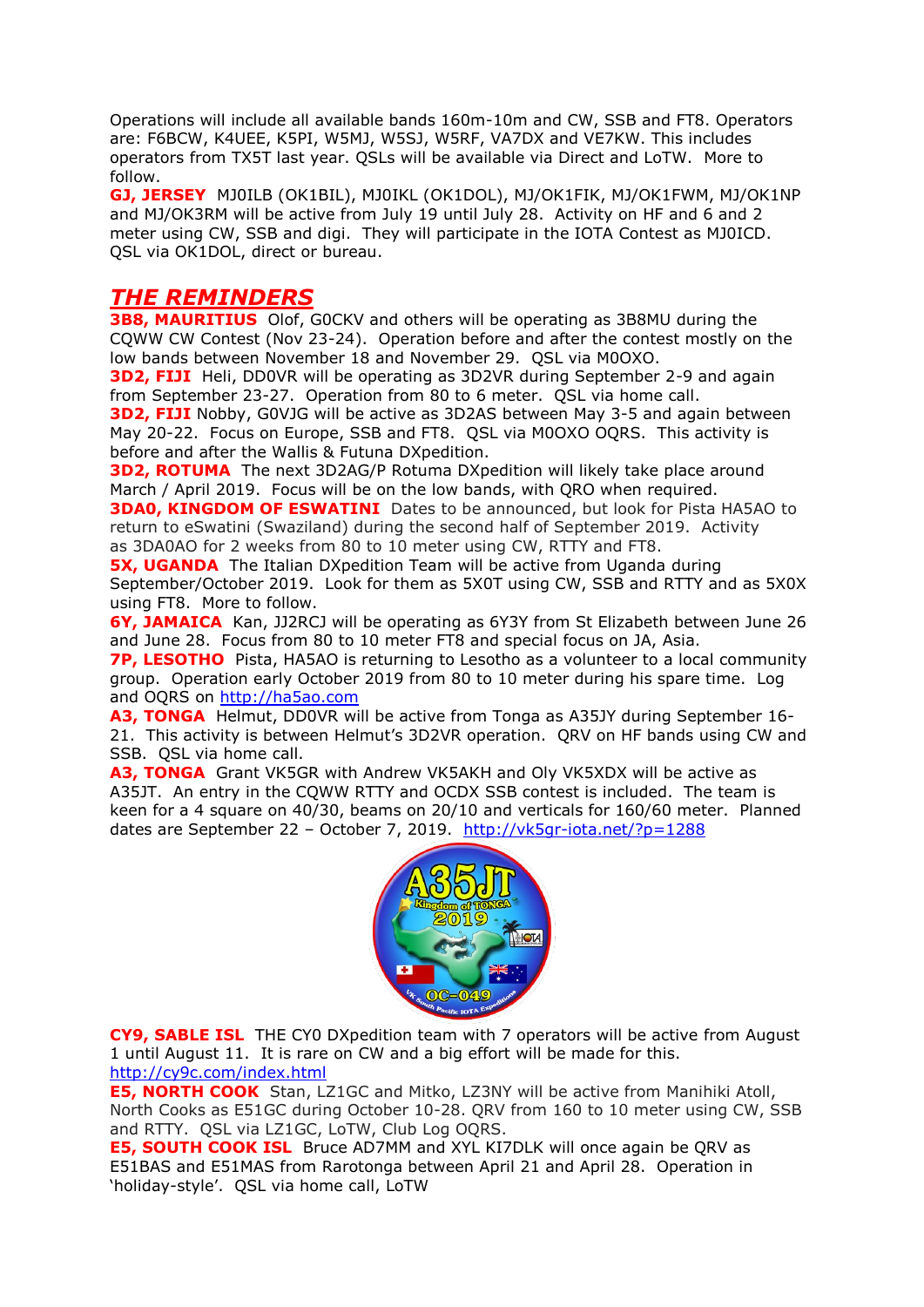**E5, SOUTH COOK ISL** Doug, W6HB will once again be operating as E51DLD from April 21 until April 28. Activity from 160 to 10 meter using the shacks of E51AND and E51JD. QSL via home call.

## **FH, MAYOTTE**

## **FR, REUNION**

Willi, DJ7RJ will once again be active as FH and FR/call during October 2019. Focus on top band from Mayotte. QSL via home call.

**FP, ST PIERRE & MIQUELON** Eric, KV1J will once again be active as FP/call between September 24 and October 8. Operation from 160 to 10 meter using CW, SSB and digital. QSL via home call, LoTW.

**FR, REUNION** A team of seven Croatian operators (9A2AA, 9A2NA, 9A3CJW, 9A3EME, 9A3MR, 9A7Y and 9A8RA) will be active as TO19A from Reunion Island (AF-016) from April 27 to May 8. They will operate CW, SSB and FT8 with a focus on the low bands. QSL via 9A2AA, logsearch on Club Log.

**FW, WALLIS & FUTUNA** Nobby, G0VJG informs DX-World that he has plans to be active from Wallis Island as FW/call between May 6 and May 20. In addition, he hopes side-trips to Futuna and Fiji will also be possible. Focus on Europe, SSB & FT8. Before (3-5 May) and after (20-22 May) the FW operation he will be QRV as 3D2AS from Fiji. QSLs via M0OXO's OQRS.

**GD, ISLE OF MAN** Hiro JF1OSL, Toru JH0CJH and Shin JR1NHD will be QRV as MD0HWX, MD0ITP and MD0IUX from April 27 until May 1. Activity on HF using CW, SSB and digital. See QRZ.com.

**ISO, SARDINIA** Stefan, DL3BY will be active from Bari Sardo between June 5 and June 25. Operation on HF using CW and SSB. QSL via home call.

**J8, ST VINCENT** Tom, KC0W will be operating as J8CW. Dates not yet known but it will be a dedicated CW operation. More to follow soon.

**J8, GRENADINES** Brian, GW4DVB will once again be operating during his spare time as J88PI. QRV between May 7 and May 14 from 40 to 6 meter using mainly SSB. QSL via home call.

**JD1, OGASAWARA** Harry, JG7PSJ will be active as JD1BMH between April 28 and May 5. Activity from 40 to 10 meter using CW, SSB and RTTY.

<http://sapphire.es.tohoku.ac.jp/jd1bmh/>

**OJ0, MARKET REEF** Look for Pasi, OH3WS as OJ0W from May 4 until May 1. Operation during his spare time mostly on 60 and 30 meter using CW. QSL via home call.

**P4, ARUBA** John, W2GD will be active as P44W from May 22 until May 27. Focus on 160, 80, 30, 17 and 12 meter. QSL via LoTW or direct to N2MM.

**PJ5, SINT EUSTATIUS** Dave, W9DR will be active as PJ5/call from June 25 until July 2. Activity on 6 meter only using CW, SSB and FT8. QSL via home call.

**T30, WEST KIRIBATI** Stan, LZ1GC and Mitko, LZ3NY will be active from Tarawa, W. Kiribati as T30GC between October 30 to November 15. QRV on 160-10m,

CW/SSB/RTTY. QSL via LZ1GC, LoTW, Club Log OQRS.

**TK, CORSICA** Marc, ON7SS will be operating as TK/OO9O between May 11 and May 17. QSL via Club Log OQRS or home call, bureau or direct.

**TT, CHAD** The Italian DXpedition Team is going to Chad. TT8RR for CW, SSB and RTTY, TT8XX for FT8. More to follow.

**V3, BELIZE** Operators of the Medical Amateur Radio Council will be operating as V31D on May 1. Operation on 20 and 17 meter between 1600-2100UTC. QSL via AA4FL. **VK9C, COCOS KEELING** Keith GM4YXI and Chris GM3WOJ will once again be active as VK9CZ between November 12 and November 29. Activity from 160 to 10 meter using CW, SSB and some FT8.

**VP5, TURKS AND CAICOS** Look for a DXpedition from May 21 to May 28 and will be from the QTH of VP5/K4QPL a.k.a. VP5M. Operation will be primarily during the CQ WPX CW contest using the call VP5M. Operators will be K2SX, K4BAI, K4QPL and KK4R. Outside of the contest, they will be use VP5/home call. For a QSL from my operations, please QSL to K2SX. QSLs via Bureau for DX stations but please enclose SASE if you are within the US. For QSLs from VP5M, please refer to their QRZ page for QSL info.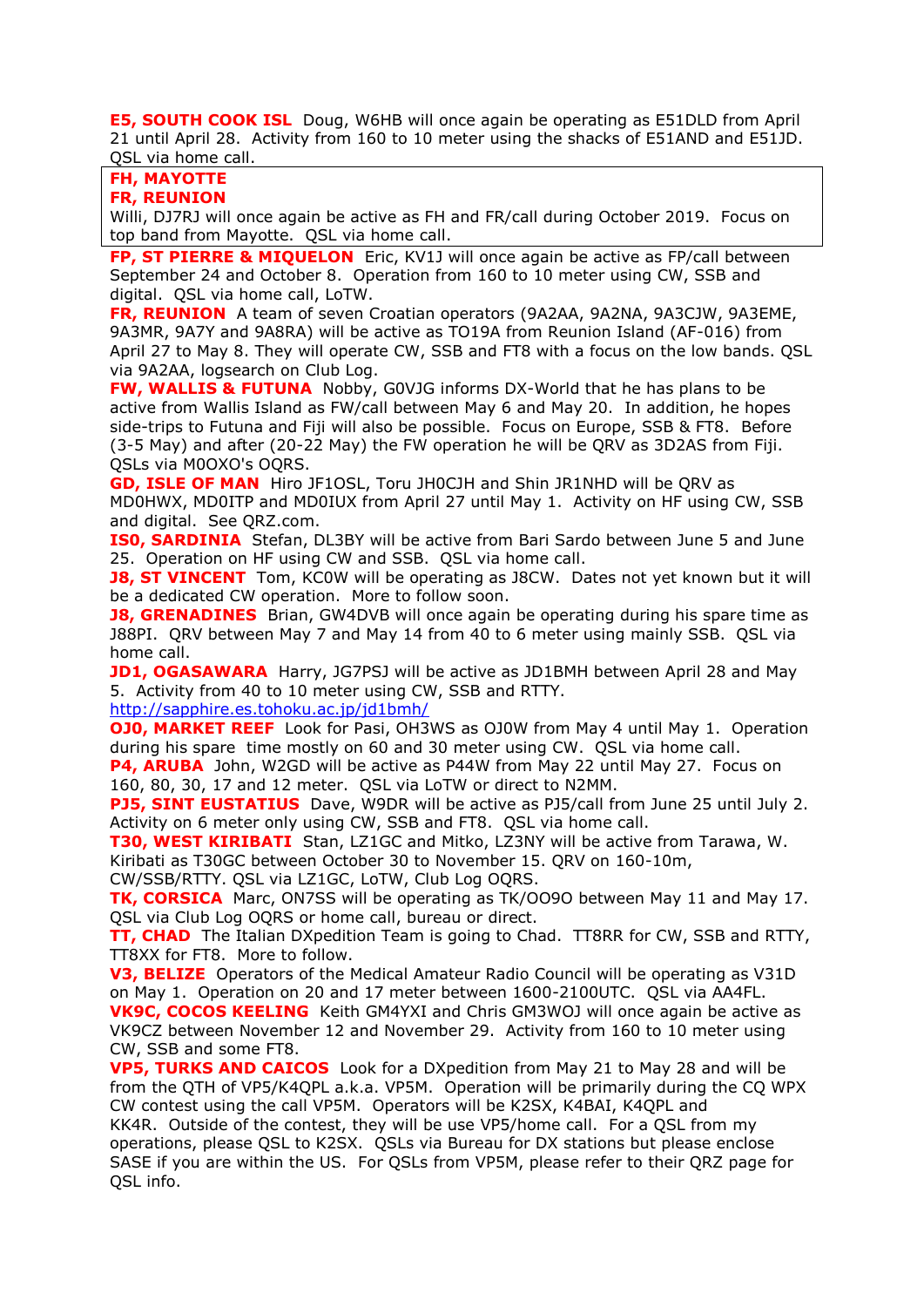**VP6, PITCAIRN ISL** A large team of 14 operators such as K0IR, EY8MM, N2TU, W0GJ will be operating as VP6R in October 2019. Operation on all bands using all modes. More to follow. <https://pitcairndx.com/>

**VP8, SOUTH ORKNEY** After their successful VP6D Ducie Island 2018 DXpedition, the Perseverance DX Group is pleased to announce their intention to activate South Orkney Islands, currently Club Log #16 most wanted.

Planning has begun for an expedition in February/March 2020. A team of experienced DX and Contest operators will operate from Signy Island for up to 15 days. The process of obtaining landing permission is underway. The call sign will be announced at a later date. The team will sail from Punta Arenas, Chile aboard RV Braveheart. Seven operating positions are planned for 160-10 meters, SSB/CW/Digital.

The team includes: Dave K3EL, Les W2LK, Steve W1SRD, Ricardo PY2PT, Gene K5GS, Arliss W7XU, Heye DJ9RR, Laci HA0NAR, Mike WA6O, Vadym UT6UD, Walt N6XG and Rob N7QT. <https://sorkney.com/>

**XV, VIETNAM** Look for XV9D between November 16 and December 1 with a focus on the 5 lowest bands. An entry in the CQWW CW contest is included. QSL via EA5GL. **XV, VIETNAM** Jun, JL8AQH will be operating as XV9XX from Hue between April 27 and May 4. Operation on 40, 30; 20 and 17 meter using CW. QSL via home call, LoTW and Club Log OQRS.

**YJ, VANUATU** Geoff, ZL3GA will be operating from the Malowia Guest House between July 21 and August 2. Activity on HF using CW, SSB and FT8. QSL via LoTW, Club Log OQRS or via home call, direct or bureau.

**ZF, CAYMAN ISL** Kan, JJ2RCJ will be QRV as ZF2CJ from Grand Cayman on June 23-25. Operation from the ZF1A shack between 80 and 10 meter using FT8. QSL via JJ2RCJ, LoTW and OQRS.

**ZF, CAYMAN ISL** Frank, K3TRM will be QRV as ZF2RM, dates not known yet. He specifically mentions Cayman Brac, therefore his call may change to ZF9/ZF2RM when operating from there.

**ZK3, TOKELAU** An international team led by YT1AD and Alex UT5UY is planning a DXpedition to Tokelau as ZK3X, it has a high rating on low bands and EME. Plans are to be on air from October 1 until October 15. Activity on all bands, all modes and EME. More to follow. <https://tokelau2019.com/>

# **Announced IOTA**

## *THE NEWCOMERS*

## **ASIA**

**AS-204 Paramushir Isl** Vasily R7AL and Vlad RK8A will be operating as R26RRC between May 2 and May 10. More to follow.

### **EUROPE**

**EU-122 Rathlin Isl** John, G3WGV will be QRV s MN5A during the IOTA Contest (July 27-28). Operation in mixed mode. QSL via LoTW.

### **OCEANIA**

**OC-133 Labuan Isl** Saty, JE1JKL will be operating as 9M6NA from May 23 until May 28. Operation on HF and 6 meter with an entry in the CQWW WPX CW contest. QSL via LoTW.

## *THE REMINDERS*

#### **AFRICA**

**AF-057 Nosy Be** Giovanni, IZ2DPX will be active as 5R8PX from August 3 until August 17. Operation on HF using SSB and digital. QSL via IK2DUW.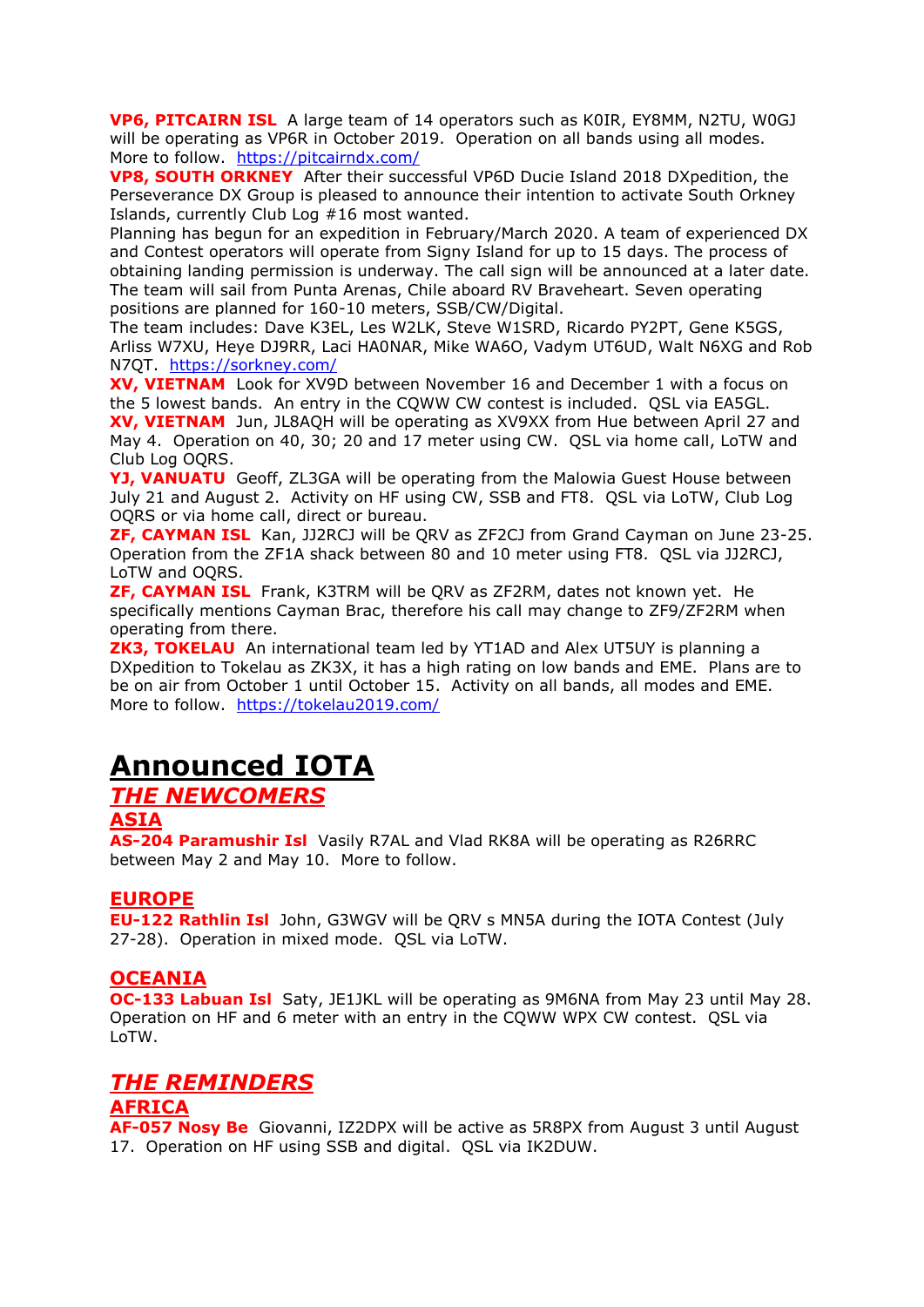**AF-118 Los Farallones Isl** 5C9A: Last year plans to activate Los Farallones Island, AF-118NEW were announced. A few weeks later it transpired that Navy and Government permission had not been given therefore that particular expedition was postponed. This year a new expedition to AF-118 has been announced with planning behind the scenes ongoing. A team is assembled with CN8QY as leader. Planned dates of activity are July 25-30, 2019. <https://5c9a.com/>

## **ASIA**

**AS-043 Hachijo-jima** Kenji, JA4GXS will be operating as call/1 during May 11-13. Activity on 40, 30 and 20 meter using CW, SSB and FT8.

### **AS-063 Popigay-Ary Isl**

#### **AS-152 Bol'shoy Begichev**

Eugene UA6EX, Leonid UA7A and Vasily R7AA will be active as R63RRC and RQ73QQ during mid-July. Water trips to and from the islands are about 800 km distance. The team seeks one more operator (who will pay for their plane tickets and some of the other costs). Contact the team at: *r7aa@mail.ru*. The project is quite expensive due to flights in Upper North. <https://dxpedition.wixsite.com/r63rrc/en>

**R63RRC**, Popigay-Ary island, IOTA: AS-063, RRA: NEW ONE, WWloc: OQ32AW, RDA: KK-65, Krasnoyarsk region (R0B).

**RQ73QQ**, Bol'shoy Begichev island, IOTA: AS-152, RRA: RR-08-04, WWloc: OQ64AM, RDA: YA-10, Republic of Sakha (R0Q).

**AS-204 Paramushir Isl** RI0FP, more to follow…

### **EUROPE**

**EU-064 Noirmoutier Isl** Look for TM4IPA (International Police Association) by ON6OM, ON6ZV and ON7EG between June 22 and June 29. Operation along the propagation using SSB and digital modes. <https://www.qsl.net/o/on6om/EU-064/>

**EU-099 Minkies Isl** Look for ON5HC, ON7PQ, ON4KZ, ON5DZ and ON8AZ as MJ/OQ7A/P between May 25 and June 1. Operation from 80 to 10 meter using CW, SSB and digital. <http://www.eu099.be/>

**EU-112 Shiant Isles** Team MS0INT is planning a 3-day activity from Europe's 5<sup>th</sup> most wanted IOTA. Activity mid-June or end August 2019. More to follow.

**EU-192 Kataja Isl** A team of 6 Swedish operators will be operating as 8S2K from this new IOTA. QRV in late May or first week of June. Transport to Kataja Island and lodging is confirmed with locals. There will be 4 stations active for 5 days, running full legal power and verticals. Sweden has today maximum 200 watts legal power, BUT permission for 1 KW is requested and will be used if permitted.

#### **NORTH AMERICA**

**NA-038 Iles de la Madeleine** Jim WA4YIZ, Becky KA2BEC, Richard VE2DX and YXL will be active as VX2A11 to commemorate the  $50<sup>th</sup>$  anniversary of the Apollo 22 Moon Landing. Operation from July 23 until July 30. QSL via VE2STN.

**NA-077 Anticosti Isl** Mike, VE7ACN will be QRV as VE7ACN/VE2 from August 21 until August 31. QSL via home call.

**NA-250 Yakutat County Group, Coastal Groups (new)** Mike K9AJ and Bruce KD6WW will be active as K7Y from Khantaak Island, in the Yakutat County Group of Alaska on 10-13 May. Plans are "to be on the island & set up by local sunset on Thursday, May 9 (early morning hours on 10 May UTC), and to "cease operations & break camp around local sunrise on Monday, May 13" (around 12-13 UTC). They will operate mainly CW on 40, 30, 20 and 17 meter, with some SSB and possibly some FT8 as well. If conditions allow, they will have two stations QRV during most of their operation. Bruce, N9BX will be their pilot station. They will not be able to upload their logs to Club Log during the operation, as there is no Internet access from the island. QSL via Club Log's OQRS, or via K9AJ (direct or bureau).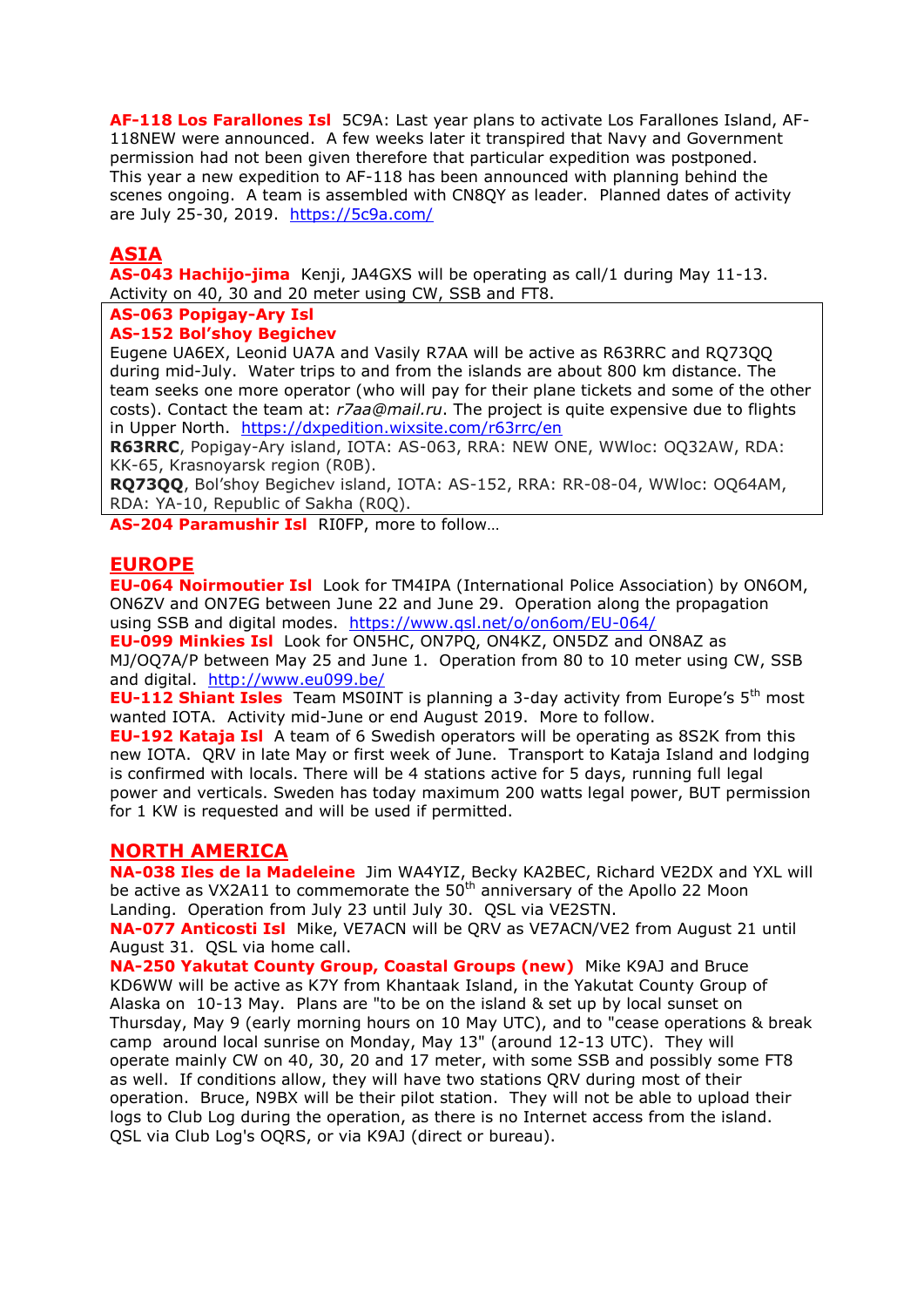## **OCEANIA**

**VANUATU IOTA DXpedition** Sergei RZ3FW and Sergei R4WAA will be active from Vanuatu as **YJ0RRC** during November 2019. **OC-035 Efate Isl** November 14-20 YJ0FWA **OC-104 Gaua Isl** November 4-11 YJ0RRC **OC-111 Tongoa Isl** November 8-13 YJ0RRC YJ0RRC from 40 to 18 meter using CW, SSB and digi with 2 stations. YJ0FWA will also be on 160 and 80 meter. Full planning:<https://r4waa9.wixsite.com/yj0rrc>

# **WWFF INFO**

**GJ, JERSEY** The weekend of May 11-12, YNOMY DX Group (PD7YY, PG8M, PH0NO) will be active from a number of WWFF nature reserves in GJ. We will be active with multiple stations on all bands from 80m and up (incl. 6m and 2m if there are propagations). For chasers there will be several expedition awards available - info on: <http://www.ynomy.nl/2019/03/wwff-expedition-to-gj.html>

# **Special calls**

## *THE NEWCOMERS*

**4X, ISRAEL** Look for **4Z64EURO**, **4X64S**, **4X64O**, **4X64N** and **4X64G** between April  $18$  and May 18. This to mark the  $64<sup>th</sup>$  Eurovision Song Contest that this year will take place in Tel Aviv, Israel. QSL via LoTW, awards will be available for download at https://www.jarc.org/livelog/ (see 4Z64EURO on grz.com for the rules).

**G, ENGLAND** The RSGB National Radio Centre is active as **GB2DAY** until April 14. This is to celebrate a new exhibition at Bletchley Park entitled "D-Day: Interception, Intelligence, Invasion" which explores Bletchley Park's top secret impact on the planning and implementation of D-Day 75 years ago. <https://bletchleypark.org.uk/>

**G, ENGLAND GB0GKA** (operated by Tony, G3ZRJ) and **GB0GKB** (operated by Larry, G4HLN) will be representing Portishead Radio during this year's Maritime Radio Day. The event will run from 12 UTC on 14 April until 22 UTC on 15 April. Portishead Radio (callsign GKA), the world's largest and busiest radiotelephony station, provided worldwide maritime communications and long-range aeronautical communications from 1928 until 2000. The Maritime Radio Day is being held annually to remember the nearly 100 years of wireless service for seafarers (see http://www.trafficlist.net/mrd/ for more information). (tnx 425dx)

**OZ, DENMARK** Special calls **5P0WARD** and **5P0WHD** will be active on April 18 to celebrate the 94<sup>th</sup> World Amateur Radio Day. An award will be available for working 5P0WARD/xx and 5P0WHD/xx stations with different suffix extensions. More on <https://www.qrz.com/db/5p0ward>QSLs via Club Log OQRS, LoTW.

**PA, THE NETHERLANDS** VERON Amersfoort (PI4AMF) will be active as **PA52KDA** until April 30 for King's Day 2019. Celebrated on 27 April, the date marks the birth of King Willem-Alexander. The special callsign's prefix represents the king's age, and the suffix stands for KoningsDag Amersfoort. All QSOs will be confirmed automatically via the bureau, and will be uploaded to LotW, Club Log. Direct cards should be sent to PA0RSM. (tnx 425dx)

## *THE REMINDERS*

**DL, GERMANY DM19LGS** marks the 8<sup>th</sup> State Horticultural Show in Frankenberg/Saxony during 2019 on HF and 2m/70cm with the special DOK 19LGS. QSL via bureau or via DG0ERS direct.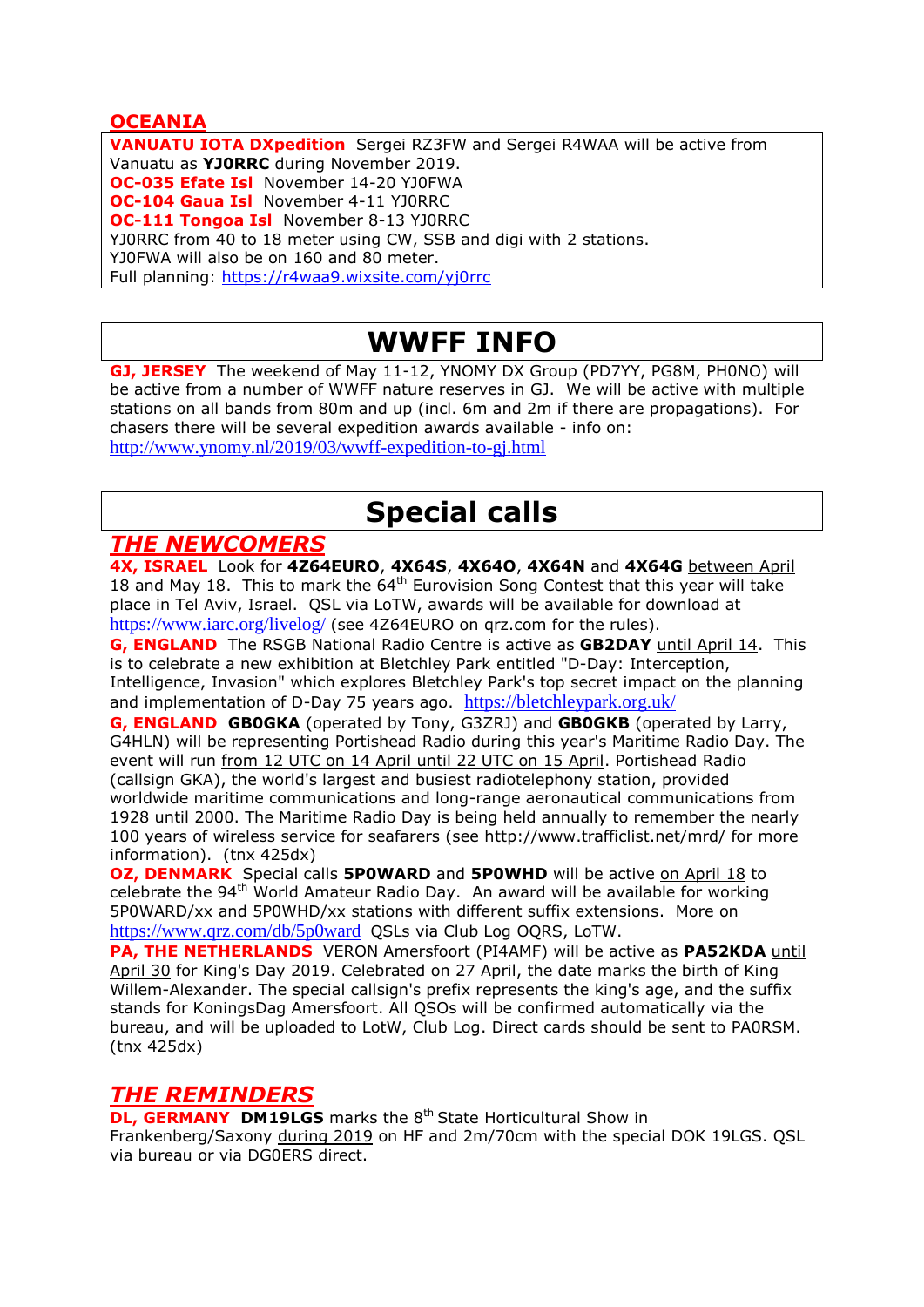**DL, GERMANY** The German award hunters group DIG celebrates its 50<sup>th</sup> anniversary as **DR50DIG** (DIG #6477, DOK DIG). QRV until end 2019. QSL via bureau or direct via DH1PAL.

**DL, GERMANY** The special event station **DQ600UNI** celebrates the 600<sup>th</sup> anniversary of Rostock University during 2019; special DOK 600UNI until July and September until December; during August the station's special DOK will be HSR19 (Hanse-Sail 2019). QSL via bureau and DL5KVV (d).

**DL, GERMANY** Special station **DR19RGD** (DOK 19RG) is operating until July 31, this to mark the 19<sup>th</sup> Ruhr Games in Duisburg. QSL via bureau.

**DL, GERMANY DM775FLD** celebrates the founding of the town Friedland 775 years ago during 2019. QSL via bureau.

**DL, GERMANY DL19RIC** operates in the context of the Rotary International Convention 2019 in Hamburg. QRV until June 5. QSL via Club Log OQRS.

**DL, GERMANY** The special event calls **DM70GER** and **DL70BRD** celebrate Germany's Septuagennial Jubilee throughout the year. An award will be available as well. QSL for DM70GER via M0SDV direct or Club Log OQRS, DL70BRD via DK1YH direct or bureau, Club Log OQRS.

**DL, GERMANY** Special stations **DF13DEJU**, **DF13BLN**, **DF13BUD**, **DF13MUC**, **DF13PAR** and DF13STO are QRV until end June. This to mark the 100<sup>th</sup> anniversary if the maiden flight of the Junkers F 13, the mother of all commercial aircrafts.

**EA, SPAIN** Celebrating the 70th anniversary of the Union de Radioaficionados Espanoles, Spain's IARU member society, Spanish hams are allowed to use special prefixes during April: EA stations can sign **AM + call area + 70** + suffix (e.g.

EA4ZZZ can use AM470ZZZ), EB stations can sign **AN + call area + 70** + suffix (e.g. EB4ZZZ can use AN470ZZZ), EC stations can sign **AO + call area + 70** + suffix (e.g. EC4ZZZ can use AO470ZZZ). <https://70aniversario.ure.es/>

**F, FRANCE TM94WARD** is the special call to mark the foundation of the International Amateur Radio Union. QRV from April 13 until April 21 for World Amateur Radio Day 2019. QSL via bureau and LoTW.

**F, FRANCE TM50KBK** is the special call to celebrate the 50<sup>th</sup> anniversary of the radio club F6KBK. Operation until April 15 on HF using CW, SSB and digital modes. QSL via F4GTB direct or bureau, LoTW.

**F, FRANCE** Special call **TM5CQ** is used in several contests until June 16 in memory of Rafik Dandji, F5CQ (SK April 2018). Activity on HF during legs of the "Coupe du REF" (the French HF Championship). QSL via F4FRG.

**HB, SWITZERLAND** During 2019 are the Swiss Amateur Stations allowed to use the prefix **HB90** instead of HB9 and **HB30** instead of HB3. This to celebrate the 90th anniversary of the Union Schweizerischer Kurzwellen Amateure.

**HP, PANAMA** Victor, HP1AVS and others are active as **H31A** until August 15. This to celebrate the 500<sup>th</sup> anniversary of the founding of Panama La Vieja. Operation from 80 to 10 meter using SSB and digital modes. QSL via HP1AS or LoTW.

**I, ITALY** The special call **II0KT** commemorates the voyage of the raft Kon Tiki in 1947. QRV until August 31. QSL via I0KQB.

**I, ITALY IIOAGV** honours the Italian engineer Andrea Giuseppe Viterbo. Operation until April 30. QSL via I0KQB.

**I, ITALY** ARI Fidenza will use a series of special callsigns throughout 2019 to honour twelve "Italian pioneers in radio engineering":

**II4SLR** (Luigi Solari) in April

**II4TSB** (Alessandro Tosi & Ettore Bellini) in May

**II4ART** (Alessandro Artom) in June

**II4MJR** (Quirino Majorana) in July

**II4BRD** (Cesare Bardeloni) in August

**II4GRM** (Gruppo Radiotecnico Milanese) in September

**II4MNU** (Ernesto Montu') in October

**II4VAL** (Giancarlo Vallauri) in November

**II4TIB** (Ugo Tiberio) in December.